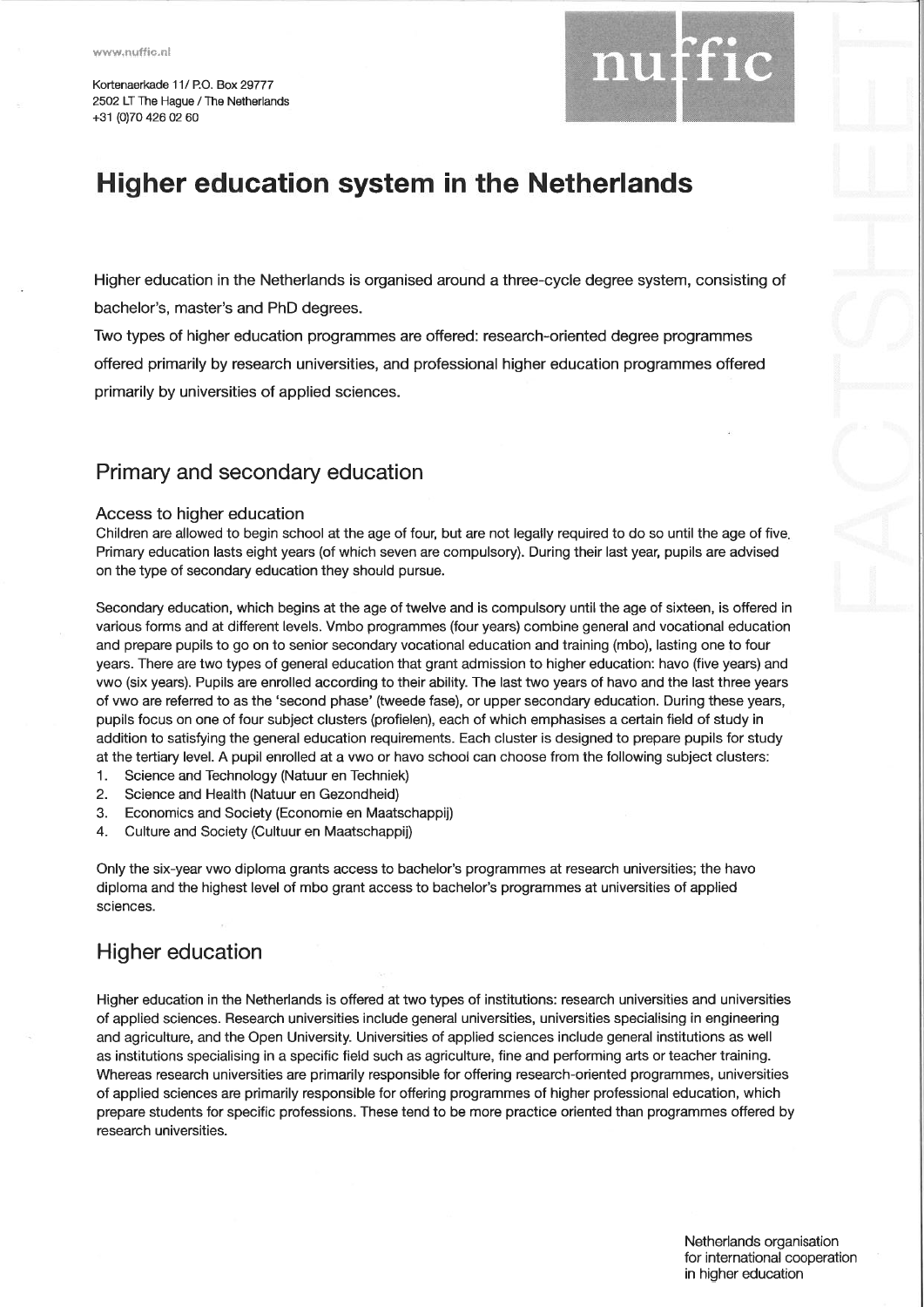Kortenaerkade 11/ P.O. Box 29777 2502 LT The Hague / The Netherlands+31 @70 426 02 60



ln this binary three-cycle system, bachelor's, master's and PhD degrees are awarded. Short-cycle highereducation leading to the associate degree is offered by universities of applied sciences. Degree programmes anc periods of study are quantified in terms of the ECTS credit system.

The focus of degree programmes determines both the number of credits required to complete the programmeand the degree which is awarded. A research-oriented bachelor's programme requires the completion of180 credits (three years) and graduates obtain the degree Bachelor of Arts or Bachelor of Science (BA/BSc), depending on the discipline. A bachelor's degree awarded in the applied arts and sciences requires 240 credits (four years), and graduates obtain a degree indicating the field of study (for example, Bachelor of Engineering,B Eng, or Bachelor of Nursing, B Nursing). An associate degree in the applied arts and sciences requires <sup>120</sup> credits (two years), and students who complete the two-year programme can continue studying for a bachelor'sdegree in the applied arts and sciences.

A research-oriented master's programme requires the completion of 60, 90 or 120 credits (one, one-and-a-halfor two years). ln engineering, agriculture, and mathematics and the natural sciences, 120 credits are always required. Graduates obtain a Master of Arts or Master of Science (MA/MSc). A master's degree awarded in the applied arts and sciences requires the completion of 60 to 120 credits and graduates obtain a degree indicatingthe field of study (for example, Master of Architecture, M Arch).

The third cycle of higher education, leading to a PhD, is offered only by research universities. The majorrequirement is completion of a dissertation based on original research that is publicly defended. All research universities award the PhD. ln addition to doctorate programmes, the three engineering universities offertechnological designer programmes consisting of advanced study and a personal design assignment in a number of engineering fields. The technical designer programme requires two years of study to complete and graduates obtain the degree Professional Doctorate in Engineering (PDEng). The training of medical specialists isthe responsibility of the professional group in an organisational setting at a university hospital.

## Requirements for access to higher education

For access to research-oriented bachelor's programmes, students are required to have a vwo diploma or to have completed the first year (60 credits) of a bachelor's programme at a university of applied sciences. Theminimum access requirement to universities of applied sciences is either a havo diploma or a diploma ofsecondary vocational education (mbo), provided certain conditions are met. The vwo diploma also grants accessto universities of applied sciences. For access to both types of higher education, pupils are required to have completed at least one of the subject clusters that fulfil the requirements for the higher education programme in question. A quota, or numerus fixus, applies for access to certain programmes, primarily in the medical sciences,and places are allocated mainly using a weighted lottery. Potential students older than 21 years who do notpossess one of the qualifications mentioned above can qualify for access to higher education on the basis ofan entrance examination and assessment (recognition of prior learning). For access to certain programmes, particularly those in the fine arts, students have to demonstrate the required artistic abilities. The only accessrequirement for the Open University is that applicants be at least eighteen years of age.

For access to all master's programmes, a bachelor's degree in one or more specific disciplines is required, in some cases in combination with other requirements. Graduates with a bachelor's degree in the applied arts andsciences usually have to fulfil additional requirements for access to a research-oriented master's programme.

## Credit system and grading

A student's workload is measured in ECTS credits. According to Dutch law, one credit represents 28 hours of work and 60 credits represents one year of full-time study. The grading system used in the Netherlands is on a scale from 1 (very poor) to 10 (outstanding). The lowest passing grade is 6; 9s are seldom given and 10s areextremely rare. Grades 1-3 are hardly ever used. The academic year is 42 weeks long.

Netherlands organisationfor international cooperation

in higher education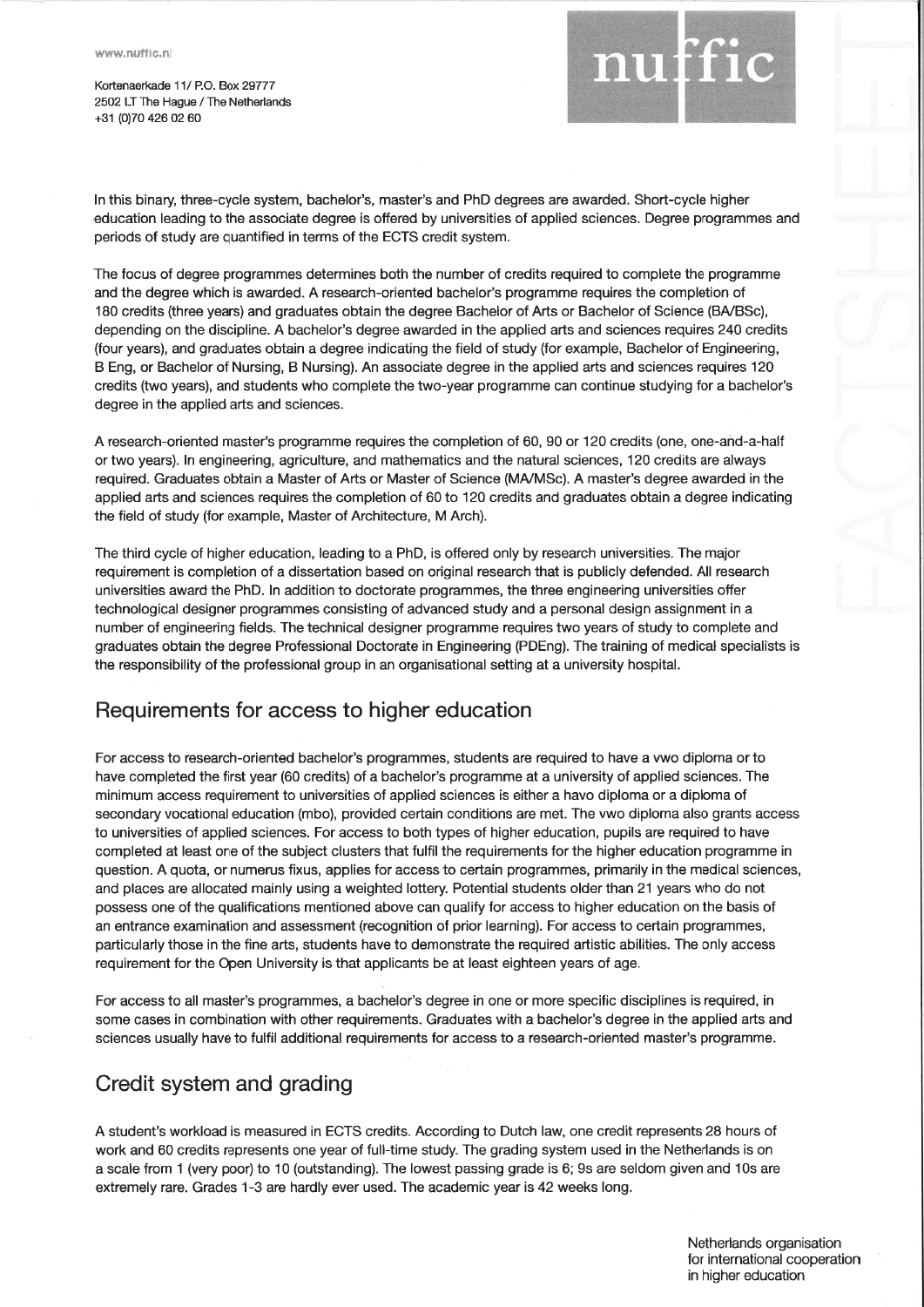Kortenaekade 11/ P.O. Box29777 2502 LT The Hague / The Netherlands+31 (0)7042602 60

## Quality assurance and accreditation

A guaranteed standard of higher education, and alignment with the Qualifications Framework for the EuropeanHigher Education Area, is maintained through a system of legal regulation and quality assurance, in the formof accreditation. The Ministry of Education, Culture and Science is responsible for legislation pertaining to education. The agriculture and public health ministries play an important role in monitoring the content of studyprogrammes in their respective fields.

Quality assurance is carried out through a system of accreditation, administered by the Accreditation Organisation of the Netherlands and Flanders (NVAO). According to the Dutch Higher Education Act, all degree programmes offered by research universities and universities of applied sciences must be evaluated accordingto established criteria. Programmes that meet the criteria are accredited: i.e. recognised for a period of six years Only accredited programmes are eligible for government funding; students receive financial aid and graduate with a recognised degree only when enrolled in, and after having completed, an accredited degree programme. All accredited programmes are listed in the Central Register of Higher Education Study Programmes (CROHO).

Since January 2011, the Netherlands has a new accreditation system. The process described above stillapplies, but beginning in 2011, higher education institutions can request the NVAO to conduct an 'institutional quality assessment' to determine the extent to which the institution is capable of guaranteeing the quality ofthe programmes it offers. Programmes offered by institutions that receive a positive evaluation still have to beaccredited, but the accreditation procedure takes less time and is not as extensive.

Besides the accreditation of degree programmes, the Netherlands has a system by which the Ministry ofEducation, Culture and Science recognises higher education institutions by conferring on them the status ofeither 'funded' or 'approved'. "Funded" indicates the institution is fully financed by the government. "Approved indicates that the institution does not receive funds from the government and has to rely on its own sources offunding. Whether a degree programme is offered by a 'funded' or an 'approved' institution, it must be accreditedand registered in CROHO to be considered recognised.

N.B. lf a bachelor's or master's degree programme is not registered in the CROHO, the quality is not assured bythe Dutch quality assurance system. The quality may however be assured by another system.

## National Qualifications Frameworks

An important outcome of the Bologna Process is the development of a Framework for Qualifications of the European Higher Education Area. This overarching framework provides a general and common structure forqualifications awarded in three cycles of higher education in countries signatory to the Bologna Declaration,and offers recommendations and guidelines for the development of mutually understandable qualificationsframeworks at national level.

The Netherlands was one of the first countries in the European Higher Education Area to complete this national qualifications framework, which was subsequently evaluated by the Verification Committee and found to becompatible with the Framework for Qualifications of the European Higher Education Area (QF-EHEA). The National Qualifications Framework of the Netherlands describes in detail the learning outcomes associated with three levels of higher education qualifications, in terms that are internationally compatible. The responsibility foroverseeing the framework and updating it when necessary has been allocated to the NVAO. Further informationon the framework can be obtained on the NVAO website: www.nvao.net/nqf-nl.

ln addition to the QF-EHEA, the European Union also has an overarching European Qualifications Framework forLifelong Learning (EQF-LLL). The EQF-LLL consists of eight levels and includes qualifications awarded in genera and vocational secondary education, as well as in higher education. The Netherlands is currently in the final stages of developing its National Qualifications Framework based on the EQF-LLL.

nuffi

Netherlands organisationfor international cooperation in higher education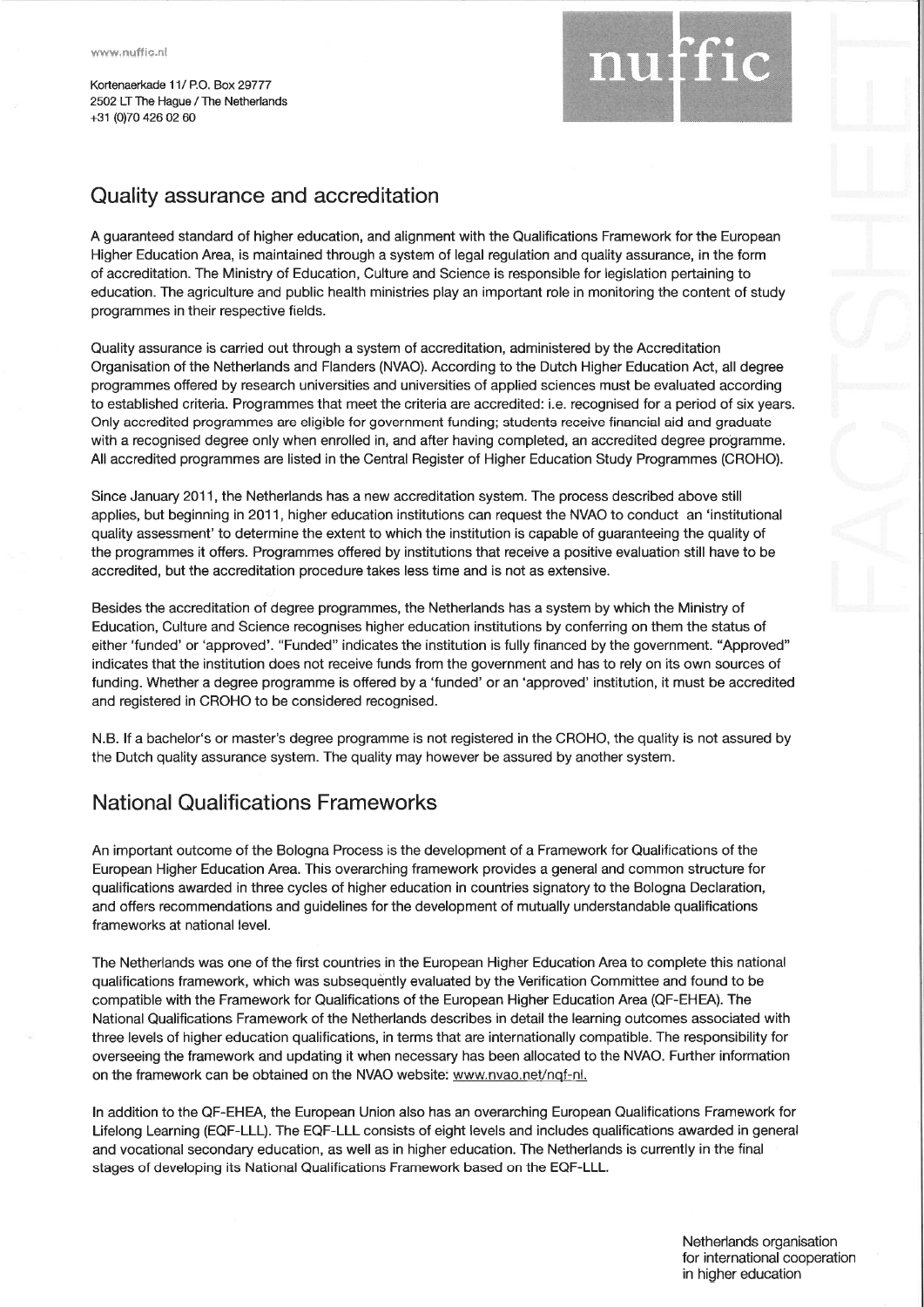Kortenaerkade 11/ P.O. 8ox29777 2502 LT The Hague / The Netherlands+31 (0)70 426 02 60



The information contained in this publication has been compiled with the greatest of care. Nevertheless, we are unable toguarantee its accuracy or completeness at the time of reading. The information may have been changed or updated. Nuffic<br>cannot accept any liability for these changes. We recommend that you verify the accuracy of the inform appropriate.

All intellectual propefty rights for this publication belong to Nuffic. No part of this work may be reproduced, stored in anautomated retieval system or published in any form, without the pior witten permission of the authon

### @ Nuffic, July 2011

Nuffic is the Netherlandsorganisation for internationa cooperation in higher education. Our motto is Linking KnowledgeWorldwide. This means linking people, because it's knowledge that makes us unique as people. Nuffic works in line with Dutchgovernment policy to serve students and higher educationinstitutions in three key areas:

### Programme Management

Administrating international mobility programmes (scholarships)and institutional cooperation programmes.

lnformation Services

 Providing information about higher education systems in the Netherlands and in other countries; providing credential evaluation services; providing information in the Netherlands about studyingabroad, and in other countries about studying in Holland;<br>promoting Dutch higher education in other countries; encouraging<br>international mobility.

### Expertise

 Conducting studies into international cooperation in higher education; providing information to expert groups and consultation forums; transfening our knowledge of international cooperation inhigher education through courses and seminars.

NufficKortenaerkade 1<sup>.</sup> P.O.Box29777 2502 LI The Hague The Netherlands t +31 f +31(0)70 (0)704260 260 42 60 399

www.nuffic.n

Netherlands organisationfor international cooperation in higher education